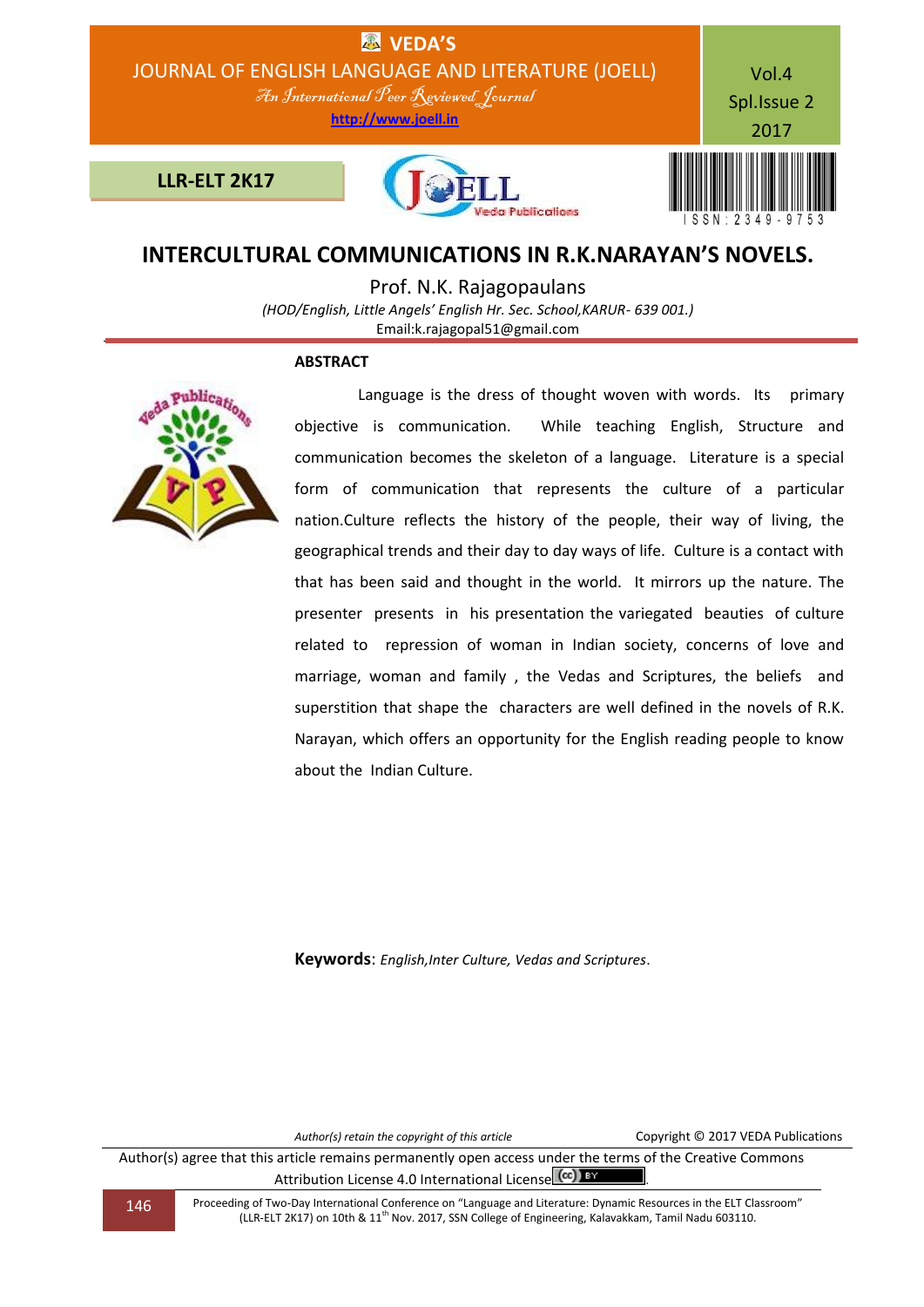#### **INTRODUCTION**

If you wish to be a man of **culture**, you should try to forget your own self and keep others always in mind. "ego" should dis-appear from one's mind. The word 'culture' originates from "cultura" which means cherish or practice i.e. Practise of customs, ideas, values etc., of a particular civilization or a social group especially at a particular point of time. It is a kind of inter-denominational i.e. happening between religious denomination or culture which is mirrored in literature.

 Then what is the significance of **inter- culture**? It is something that occurs between people of difference cultures including different religious groups of people or different national origins.

This leads to the question that **what is the difference between religion and culture?** Religion is made up of "Dont's". But culture is made up of "Do's" which is a positive conceptions. "Don't" can be uniform to all people, but "Do's" must differ from people to people, place to place, country to country. The culture of people is what has grown among them to be recognized as contributing to the joy and happiness as a whole, bestowing positive attitudes and governed by any law. But the consummation of culture is the compassion not criticism but its culmination is joy and happiness at both ends as Portia portrays "the quality of mercy is not strain'd It blesseth him that gives and him that takes." The same conception is called "oppuravu" by our Great Tamil sage Thiruvalluvar here: "Be like a fruitbearing tree in the middle of the village so that all the people sans caste and creed taste the sweet fruits.

### **THE INTERCULTURAL COMMUNICATION**

"The intercultural communication offers the ability to deal across culture which is increasingly important, as the world is getting smaller and smaller does not mean the world is becoming identical. It means having more and more contact with people who are culturally different. Being able to deal with its cultural difference peacefully, never mind creatively and innovatively is becoming a survival issue to thrive in a global world as a global leader." says Dr. Milton Bennett.

#### **THE UNIFICATION OF CULTURE**

Western culture is different from the Eastern culture. Semitic culture differs from Siamese culture. A Persian carpet with its multiple hues and chequered pattern is more beautiful and causes more impression than a single coloured 'dhurrie'. "A hundred flowers may bloom and all of them are separately beautiful; and the garden in which they bloom is also as a whole, beautiful. That is why a host of golden daffodils more than ten thousand in numbers impressed Wordsworth to create a poem "The Daffodils."

'Inter-culturalism' describes in, communities in which there is a deep understanding and respect for all cultures. It focuses on the mutual exchange of ideas and cultural norms and the development of deeprelationship. In an intercultural society, no one is left unchanged because everyone learns from others and grow together.

 The presenter here delineates certain novels of R.K. Narayan, a myth-maker in Indian -Anglican novels , presents the culture of love and marriage, woman and family, Vedas and Scriptures in the culturalism between the East and the West.

#### **EAST AND THE WEST**

The emergence of the image woman in literature is a phenomenon of the 20th century which has coincided with the growing period of Indo-Anglican fiction. i.e. from 1930. The problems and predicaments of real woman could not be ignored for a long by the writers, when reform was in the air. Thus the novelists portray the images of woman struggle to co-ordinate the divergent cultures of the East and the West. Even in Jane Austen, we see in her novels the main theme is the problems of marriage making to lasses. Even R.K.Narayan says "I was somehow obsessed with a philosophy of Woman as opposed to man, her constant oppressor. This must have been an early testament of the "Woman's Lib" Movement. Man assigned her as a secondary place and kept her there with such subtlety and cunning that she herself began to lose all notions of her independence, her individuality,stature and strength. A wife in an orthodox milieu of Indian society was an ideal victim of such circumstances. My novel dealt with her, with this philosophy broadly in the background " [22 Walsh].

147 Proceeding of Two-Day International Conference on "Language and Literature: Dynamic Resources in the ELT Classroom" (LLR-ELT 2K17) on 10th & 11<sup>th</sup> Nov. 2017, SSN College of Engineering, Kalavakkam, Tamil Nadu 603110.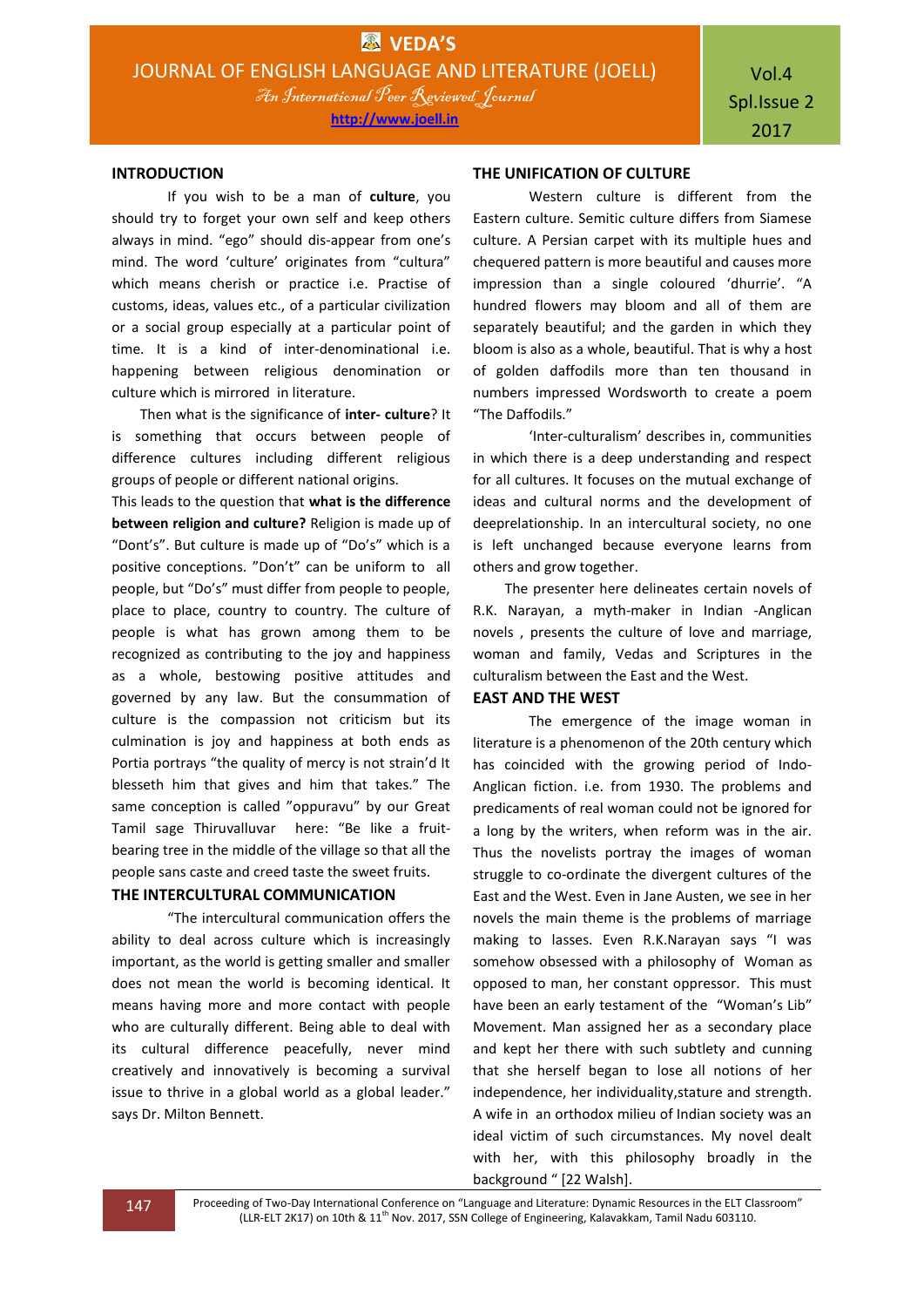In his novel "The Dark Room", the traditionally Indian R.K.Narayan himself a product of Hindu middle class shares the beliefs, superstitions perhaps the prejudice of his class. The dominant theme is that of women's conditions in the society. It is a kaleidoscopic view of contemporary middle class woman. It is an instance of patriarchal power such as a woman's psyche. Here the woman is the victim and the man is the constant dictator. But in "The Painter of Signs" the heroine Daisy, a Missionary educated lady dominates Raman, the Protagonist and one can see he is helpless before her. This reminds the character of Macbeth in Shakespeare, is dominated by Lady Macbeth during the murder scene of King Duncan.

## **SIMILARITY BETWEEN HINDU AND GREEK MYTHOLOGY**

In "The Dark Room"Savitri is the protagonist. The name itself from Hindu mythology, where one 'SatyavanSavitri' had retrieved her husband from Yama, the God of Death. We can find the similarity in Greek Mythology where, Orpheus , a musician and poet who could move inanimate objects by the power of his music on lyre. Once when he was playing on his lyre, all animals and creatures were under the spell of his music. When he stopped the music a snake which was nearby relieved from the trance of music Orpheus's wife Eurydice and she died at once. Orpheus wanted to get back the life of his wife. With the power of his music he met Pluto, the God of Underworld, Hades.Pluto gave life to Eurydice with certain conditions, when Orpheus broke the conditions he could not get back his wife to the earth. From thereby we have the idiom 'half-regained Eurydice.It is a remarkable similarity of culture between Hindu mythology or in Greek asloving one's own wife or husband is a spiritual and eternal holy bond .

### **SIMILARITY IN DOMESTIC DISHARMONY IN THE DARK ROOM AND OTHELLO**

When Ramani, Savitri's husband keeps away from home, enjoying his night escapades with Shanta Bai results in completion alienation between Savitri and Ramani. When this illicit intimacy is confirmed by Gangu her neigbour's information.When her husband tries to come near for an amorous affair, she retaliates "For you we are play things when you

feel like hugging and slaves at other times. Don't think that you can fondle us when you like and kick us when you choose" .This reminds us Emilia's comment on man to Desdemona. " 'Tis not a year or two shows us to man/ They are all but stomachs , we are all but food/ They eat us hungerly/ When they are full/ They belch us".

### **THE CONFLICT BETWEEN INDIAN AND WESTERN CULTURES**

A comparison between"The Guide" and "English Lessons and other Stories" by S.Singh Baldwin may be seen as The Guide focuses on Narayan's protagonist Raju who alternates between a career as a holy man and his account to Velan the villager of his previous career as a tour guide and lover. Where as Baldwin's collection of 15 short stories talks about Indian women trying to come to grips with their situation of cultural displacement in North America.Both creations share a common theme that is based on the conflict between Indian and western culture which leads to cultural displacement and adaptability to more than one role in different societies. 'The Guide' focuses the transformation of Raju from his tour guide and similarly to that of English Lessons and other stories focus on Indian women's courage and adaptability necessary to maintain as Indian identity while living in an English speaking country.

### **THE BELIEF OF "KARMA"**

In 'The Guide', the theme is Indian culture which implies the beliefs in Hinduism specifically the theory Karma.This theory is enunciated in the life of Raju, the hero. According to Hinduism, it is a foregone conclusion that an individual life and dies in accordance with "Karma"and "Vasanas" [impress sions the personality has gathered from its own thoughts and actions of the past or previous 'janma']. Desires and thoughts which spring forth from one's vasanas makes it appear inevitable. It can also been seen in the text where R.K.Narayan talks about Rosie. When she learns about the arrest of Raju, she comments **"I felt all along you were not doing right things. This is karma**[The Guide page – 193]. So Karma means 'the sum of someone's life time's actions in previous /after life. This has the similarity

148 Proceeding of Two-Day International Conference on "Language and Literature: Dynamic Resources in the ELT Classroom" (LLR-ELT 2K17) on 10th & 11<sup>th</sup> Nov. 2017, SSN College of Engineering, Kalavakkam, Tamil Nadu 603110.